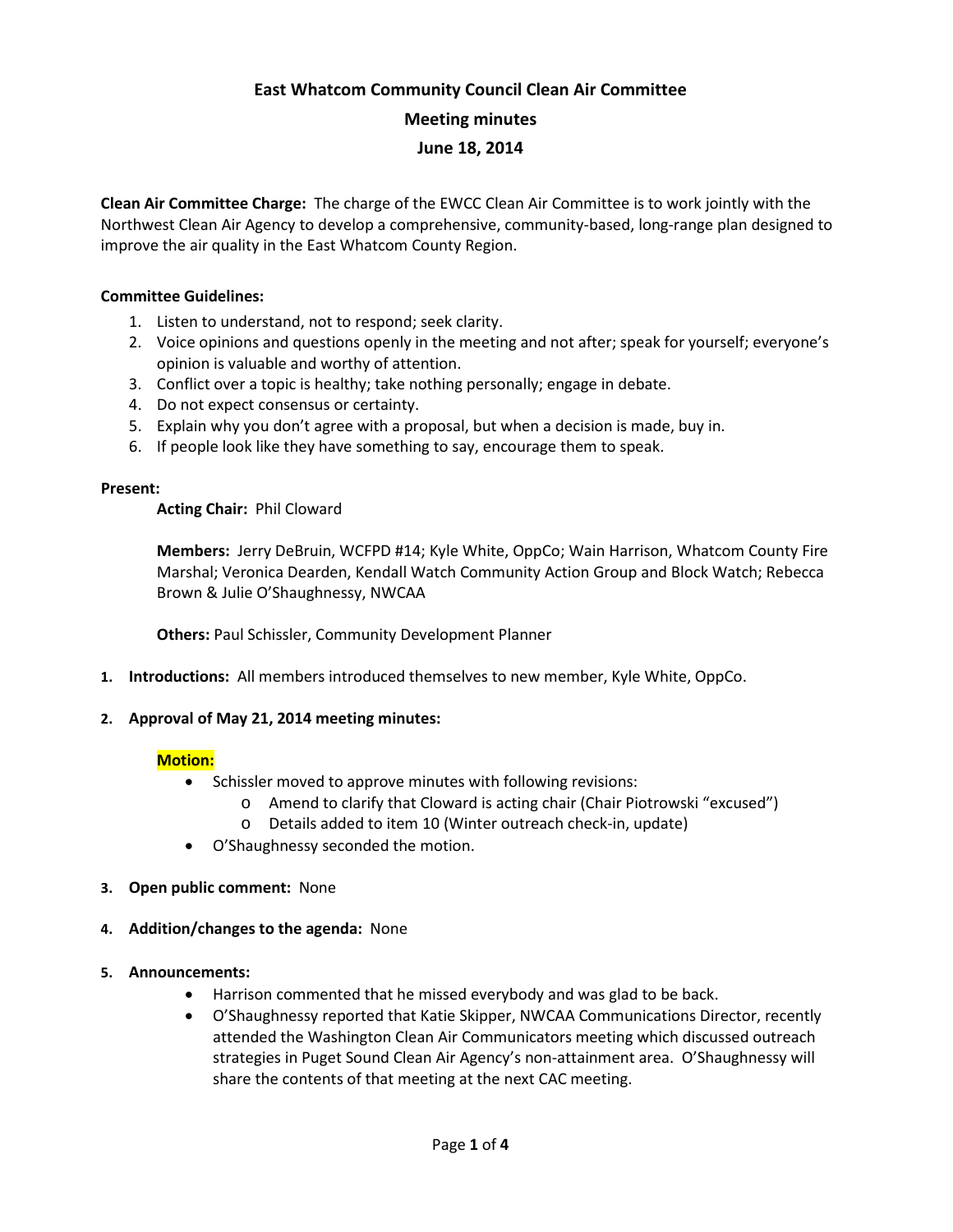- Brown added that summer outreach is a great time to build community rapport around wood heating issues because it's a "neutral" time and can be addressed from a broad reach perspective.
- Cloward and Jerry commented that outdoor burning (smoke and prohibited materials) is also an issue, especially in the UGA, that should be included in the summer outreach effort.
- Harrison stated that in 20 years, the WC Fire Marshal's office has issued a stage-2 burn ban (no fires of any kind, including recreational) three times. Two of those bans occurred in the last two years with last year being the earliest ever.
- O'Shaughnessy encouraged coordination between Brown and DeBruin regarding the outreach effort after debriefing with Skipper and reporting back to the CAC (sooner where appropriate).
- Cloward announced that the EWRCC council made the decision to form a "Biomass Enterprise Committee" that will be separate from the CAC and will include the wood bank as well as other items. The Biomass Enterprise Committee will provide periodic updates to the CAC.

# **6. Stakeholder list, letter**

Cloward recommended removing the timber industry stakeholders and categorizing them as "future" stakeholders, in light of the formation of the Biomass Enterprise Committee. The committee agreed to the reclassification and that letters will not be sent to them at this time.

Brown brought up the need for and absence of a nurse on our committee. Brown learned from Skipper that Cheryl Whitehouse, Mt. Baker School District nurse, would not be able to participate.

Cloward reported that he asked Ian Linterman, Mt. Baker School District, Special Projects Director, who serves on the EWRCC to assist in coordinating the recruitment of a health official (nurse) from the school district.

Although the committee agreed that a school district nurse would be optimal, a nurse who represented the community would also be extremely beneficial.

Dearden and DeBruin stated that they know local community nurses who may be interested and able to serve on the committee. Dearden and DeBruin will consult with the prospective individuals and report back.

Dearden requested adding Barbara Brenner to the list of stakeholders. The committee noted that several Whatcom County Council members were not listed and agreed to add all council members to the stakeholder list.

O'Shaughnessy forwarded to Cloward, as agreed upon last meeting, the two versions of the outreach letter to present to Piotrowski for his final approval and signature.

The committee reiterated its support for either version of the letter and that the important issue is to get it mailed to stakeholders.

O'Shaughnessy stated that logistically, a comprehensive mailing list with specific contact names and addresses is necessary in order to mail the letter. She will work with NWCAA staff to get it mailed once the letter is signed and the list complete.

Harrison voiced support for the letter with the bullets, specifically the last paragraph.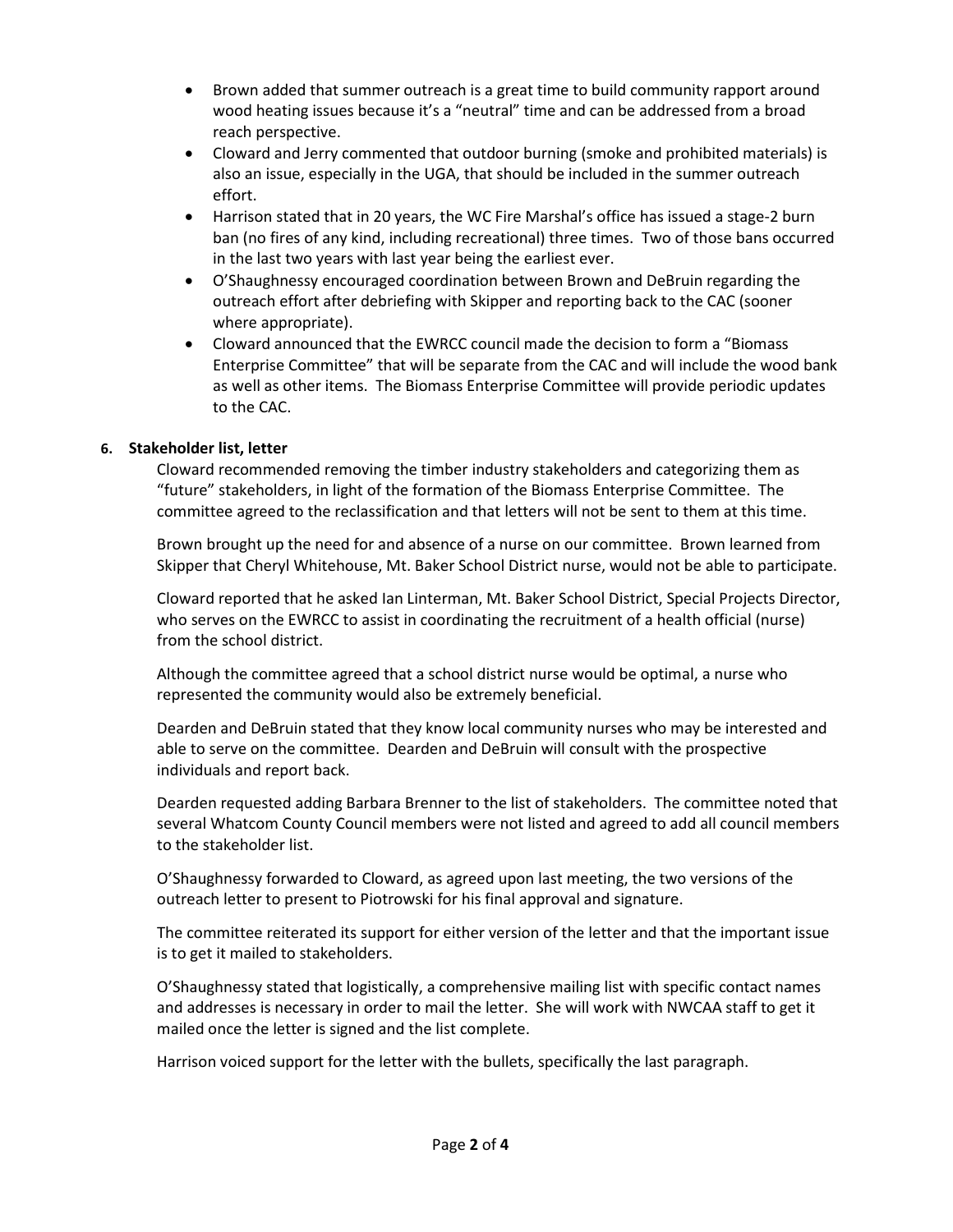## **Action item(s):**

#### **Stakeholder letter:**

- Draft stakeholder contact information spreadsheet for mailing purposes. **Julie**
- Provide O'Shaughnessy with information to complete stakeholder mailing information spreadsheet. **All CAC members**
- Get stakeholder letter signed by Piotrowski. **Cloward**
- Provide O'Shaughnessy with signed stakeholder letter for mailing. **Cloward**
- Mail out stakeholder letter. **O'Shaughnessy**

#### **Stakeholder list:**

- Revise stakeholder list to reclassify ring 3 stakeholders, "firewood purveyors", "wood products industry" and "timber industry", to "future contact" stakeholders. **O'Shaughnessy**
- Consult with known, local nurse to possibly serve as a CAC member and get back to O'Shaughnessy with update prior to July's meeting. **Dearden and DeBruin**
- Revise Whatcom County Council stakeholder list to include all County Council members. **O'Shaughnessy**

#### **Motion:**

- Harrison moved to approve stakeholder list as amended during the meeting.
- Brown seconded the motion.

#### **7. Ground rules/meeting structure discussion**

O'Shaughnessy shared CAC member written feedback on the ground rules handouts (NWCAA & Tacoma-Pierce CAC) that were distributed last month. Overall, feedback supported the concept of ground rules, but that they be kept simple.

Cloward provided feedback that the ground rules were not supported by the EWRCC because they were too prescriptive for a volunteer organization.

Harrison stated that ground rules may be more important for public participation situations.

DeBruin pointed out that the 3-minute limit on public comment identifies the way in which the public can participate.

Cloward suggested that we attempt to operate without a specific set of ground rules, unless it becomes evident that we can't. If they become necessary, he suggested adopting NWCAA's version, as Tacoma's was too involved.

After further discussion, DeBruin suggested the inclusion of NWCAA's ground rules on CAC committee agendas. Harrison recommended a less formal title of "Committee Guidelines" which the committee overall supported.

#### **Action item(s)**:

• Include NWCAA meeting ground rules on all future CAC agendas and rename them "Committee Guidelines". **O'Shaughnessy**